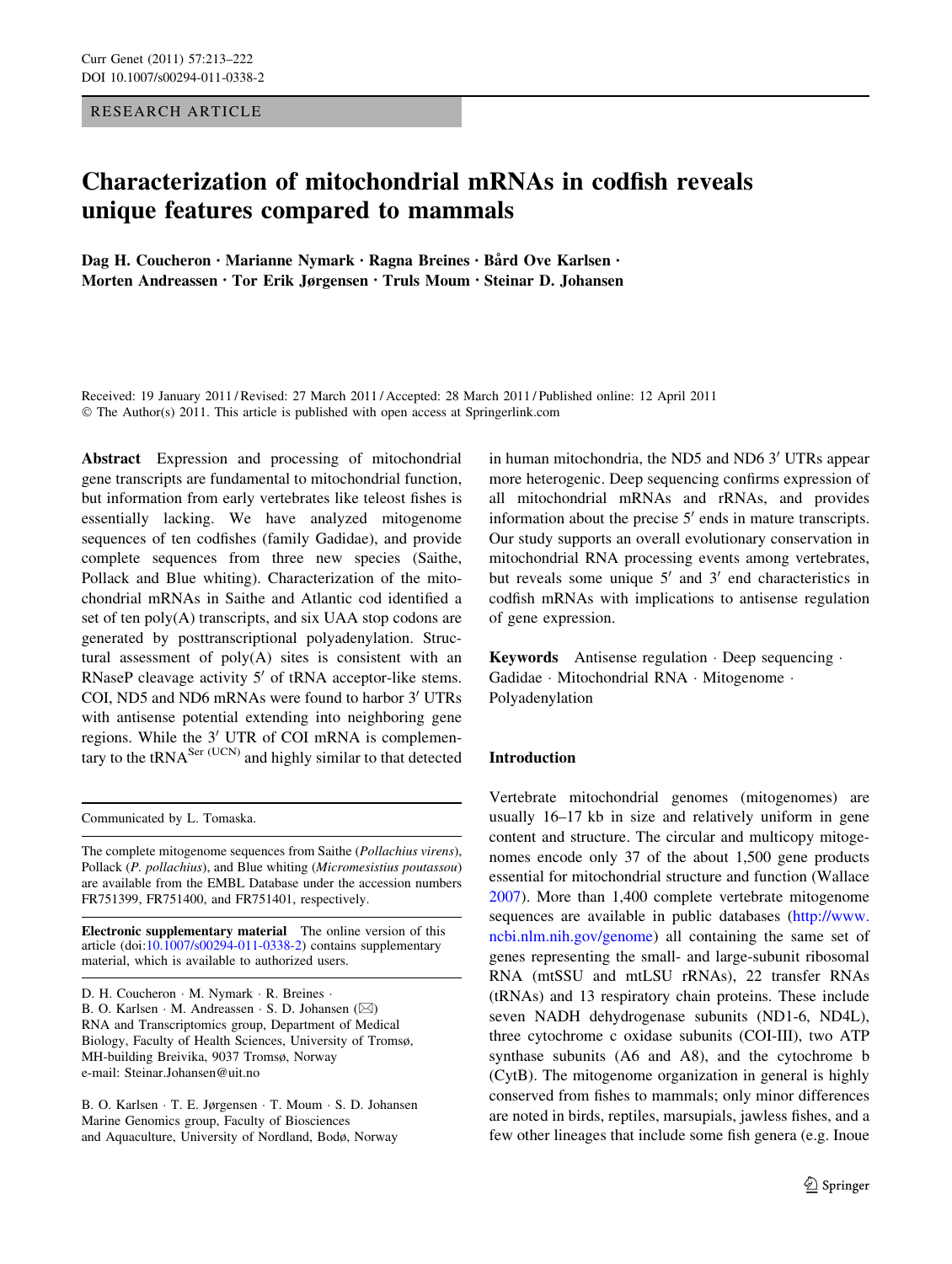<span id="page-1-0"></span>et al. [2003](#page-8-0); Satoh et al. [2006;](#page-9-0) Breines et al. [2008](#page-8-0)). This conserved structural pattern strongly indicates a common pathway of gene expression.

Transcription of vertebrate mitochondrial genes is well studied in human cells and tissues. Both the heavy (H) and light (L) strands are transcribed almost completely and symmetrically from promoters located within or close to the mitochondrial control region (CR). Two distinct promoters  $(H_1$  and  $H_2)$  are responsible for the H-strand specific transcription, and one single promoter for the L-strand (Montoya et al. [1982](#page-8-0), [1983](#page-8-0); Fernandez-Silva et al. [2003](#page-8-0); Falkenberg et al.  $2007$ ; Temperley et al.  $2010b$ ). The  $H_2$ promoter is located within the tRNA<sup>Phe</sup> gene and generates a large polycistronic RNA that is further processed into 10 H-strand specific mRNAs, 2 rRNAs, and 13 tRNAs. In addition, the rRNA genes and two tRNA genes are transcribed from the  $H_1$  promoter, including the tRNA<sup>Phe</sup> which is not part of the  $H_2$  transcript. The  $H_1$ -specific transcript is short and abundant, and terminates within the tRNALeu (UUR) gene downstream of the mtLSU rRNA gene at the mTERF binding site (Valverde et al. [1994;](#page-9-0) Hyvarinen et al. [2007\)](#page-8-0). The long polycistronic L-strand specific transcript is initiated at the L-strand promoter within the CR and gives rise to the ND6 mRNA, eight tRNAs, and a small CR-specific polyadenylated RNA species (7S RNA) with unknown function.

All mature mitochondrial mRNAs are monocistronic except for two bicistronic mRNAs corresponding to the ND4/ND4L subunits and the A8/A6 subunits. Human mitochondrial mRNAs typically lack  $5'$  and  $3'$  untranslated regions (UTRs), but some notable exceptions have been reported. The COI mRNA has a 3' UTR of 72 nt complementary to the complete tRNA<sup>Ser (UCN)</sup> sequence, COII has a  $15-24$  nt  $3'$  UTR that depends on cell type, and ND5 appears to have an extensive  $3'$  UTR complementary to the ND6 mRNA (Slomovic et al. [2005;](#page-9-0) Temperley et al. [2010b\)](#page-9-0). Similarly, ND6 mRNA is highly heterogeneous at the  $3'$  end with long  $3'$  UTRs complementary to the ND5 mRNA (Slomovic et al. [2005](#page-9-0)). Finally, most human mitochondrial mRNAs contain short tails of approximately 40–45 adenosines added post-transcriptionally at, or immediately after, the stop codon. Seven UAA stop codons in human mitochondria are generated by polyadenylation (Nagaike et al. [2005;](#page-8-0) Slomovic et al. [2005](#page-9-0); Nagaike et al. [2008;](#page-8-0) Borowski et al. [2010](#page-8-0); Temperley et al. [2010b](#page-9-0)). Interestingly, there is cell-specific heterogeneity in mRNA polyadenylation in human mitochondria and notable examples are found in the ND5 and ND6 mRNAs (see Temperley et al. [2010b\)](#page-9-0). Mitochondrial mRNAs have been investigated in a few additional mammals (e.g. Tullo et al. [1994;](#page-9-0) Bai et al. [2000](#page-8-0); Piruat and Lopez-Barneo [2005](#page-9-0)) and these results corroborate the main findings in humans. Detailed knowledge on mitochondrial transcription products of non-mammalian vertebrate species is essentially lacking. Characterization based on the Northern hybridization of transcription products in rainbow trout has been performed in liver mitochondria (Zardoya et al. [1995](#page-9-0)), and the overall pattern supports that of mammals. Similarly, we reported that mtSSU and mtLSU rRNAs in Atlantic cod are oligoadenylated at their  $3'$  ends (Bakke and Johansen [2002\)](#page-8-0), a finding similar to that in human mitochondrial rRNA (Dubin et al. [1982](#page-8-0); Temperley et al. [2010b](#page-9-0)).

The family Gadidae comprises several commercially and ecologically important species that are mainly confined to the North Atlantic Ocean. Complete Gadidae mitogenome sequences have been reported previously from seven species (Table [1](#page-2-0)). Here we expand on the mitogenomic analyses of gadid fishes by reporting the complete mitogenome sequences of three additional gadids (Saithe Pollachius virens; Pollack P. pollachius; Blue whiting Micromesistius poutassou) and characterizing the mitochondrial mRNAs in two representative gadids (Saithe; Atlantic cod) by RT-PCR sequencing and 454 pyrosequencing.

## Materials and methods

Gadid fish samples, nucleic acid extraction, and PCR amplification

The Saithe, Pollack, and Blue whiting specimens were collected from the coastal area of mid and northern Norway. DNA for complete mitogenome sequencing was extracted as described from frozen muscle tissue using the mtDNA Extractor CT Kit from Wako (Ursvik et al. [2007](#page-9-0)). Total RNAs from Saithe and Atlantic cod were isolated from fresh muscle tissue essentially as described previously (Bakke and Johansen [2002\)](#page-8-0) and applied in reverse transcriptase (RT) PCR sequencing and pyrosequencing library constructions. The PCR and sequencing primers were designed from the published G. morhua mtDNA sequence (Johansen and Bakke [1996](#page-8-0)) as well as other available gadid mtDNA sequences (Table [1\)](#page-2-0) and used to amplify the mitogenomes in to 1–4 kb fragments essentially as described in Breines et al. [\(2008](#page-8-0)).

#### DNA sequencing

Sanger sequencing of mitogenomes was performed directly on PCR products on both strands as previously described (Breines et al. [2008\)](#page-8-0) using the BigDye kit (Applied Biosystems), with the same primers as in the PCR and internal primers. Roche 454 pyrosequencing was performed as a service given by Eurofins MWG Operon (Germany). Here,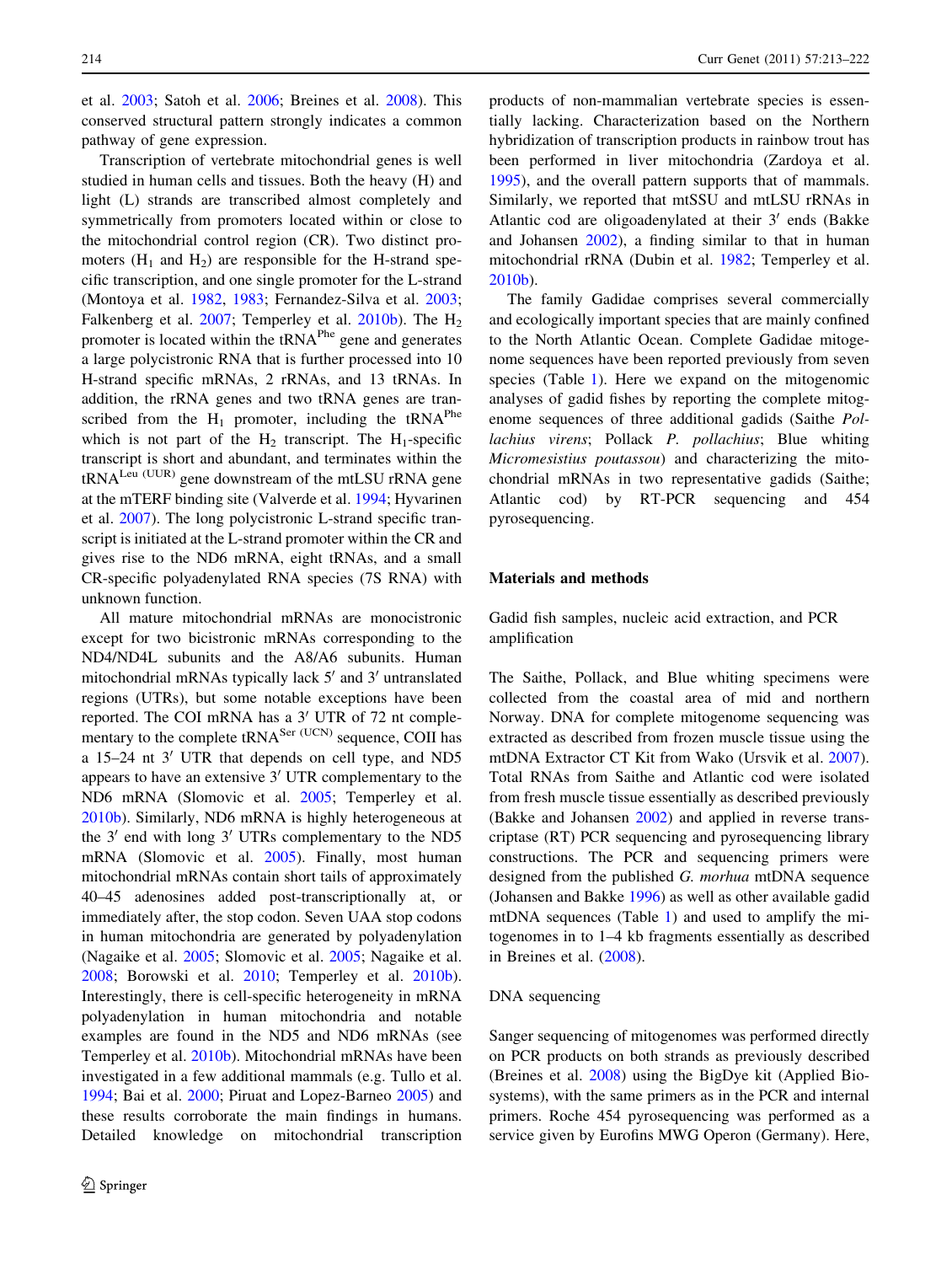<span id="page-2-0"></span>

|  |  | Table 1 Complete mitogenome sequences in gadid species (family Gadidae) |  |  |  |  |  |  |
|--|--|-------------------------------------------------------------------------|--|--|--|--|--|--|
|--|--|-------------------------------------------------------------------------|--|--|--|--|--|--|

| Species                                           | Ref.                                            | Accession number      |  |  |
|---------------------------------------------------|-------------------------------------------------|-----------------------|--|--|
| <i>Arctogadus glacialis</i> (Arctic cod)          | Breines et al. (2008)                           | AM919429              |  |  |
| <i>Boregadus saida</i> (Polar cod)                | Breines et al. (2008)                           | AM919428              |  |  |
| <sup>a</sup> Gadus ogac (Greenland cod)           | Coulson et al. $(2006)$                         | DO356940              |  |  |
| <sup>a</sup> Gadus macrocephalus (Pacific cod)    | Coulson et al. $(2006)$                         | DO356937              |  |  |
| Gadus morhua (Atlantic cod)                       | Johansen and Bakke (1996); Ursvik et al. (2007) | X99772; AM489716      |  |  |
| Melanogrammus aeglefinus (Haddock)                | Roques et al. $(2006)$ ; Ursvik et al. $(2007)$ | DO020497; AM489717    |  |  |
| <i>Merlangius merlangus</i> (Whiting)             | Roques et al. $(2006)$                          | DO020496              |  |  |
| <sup>a</sup> Microgadus proximus (Pacific tomcod) | Coulson et al. $(2006)$                         | DO356944              |  |  |
| Micromesistius poutassou (Blue whiting)           | This work                                       | FR751401              |  |  |
| Pollachius pollachius (Pollack)                   | This work                                       | FR751400              |  |  |
| <i>Pollachius virens</i> (Saithe)                 | This work                                       | FR751399              |  |  |
| <i>Theragra chalcogramma</i> (Walleye pollock)    | Yanagimoto et al. (2004)                        | AB094061; AB182300-08 |  |  |
| <i>Theragra finnmarchia</i> (Norwegian pollock)   | Ursvik et al. $(2007)$                          | AM489718; AM489719    |  |  |
|                                                   |                                                 |                       |  |  |

<sup>a</sup> Mitogenome not completely sequenced. The control region, TP-spacer and some tRNA gene sequences are missing

polyA-enriched normalized cDNA libraries (based on total cellular RNA) were generated by random hexamer first strand synthesis. About 160,000 reads were obtained from equal amounts of pooled mRNA isolated from each of several tissue types of adult Atlantic cod (liver, muscle, heart, spleen and brain). Similarly 160,000 reads were obtained from pooled mRNAs for 16 developmental stages from zygote to larva (Johansen et al. [2009](#page-8-0), [2011](#page-8-0)). In addition, 1.2 million reads were obtained from a liverspecific cDNA library generated by pooling equal amounts of total RNA from ten individuals of Atlantic cod.

#### Data analyses

Computer analyses of DNA sequences were performed using software from DNASTAR Inc. For the phylogenetic analyses two sets of multiple alignments of nucleotide sequences derived from the complete mitochondrial genomes of ten Gadidae species were generated using Clustal X v/1.81 (Thompson et al. [1997\)](#page-9-0) with manual refinements. One alignment was based on 16,636 nt positions of the complete mitochondrial genome, except for the highly variable ETAS (extended termination associated sequence) domain within CR. The second alignment was built from the complete set of codons (except stop codons) creating a concatenated sequence of 11,406 nt positions (3,802 codons) corresponding to the 13 protein genes. The treebuilding methods of minimum evolution (ME) and maximum parsimony (MP) in MEGA version 4.0 (Tamura et al. [2007\)](#page-9-0), as well as maximum likelihood (ML) in PAUP\* version 4.0b10 (Swofford [2002](#page-9-0)) were used to reconstruct molecular phylogenies. ME trees were built using different nucleotide substitution models. MP trees were reconstructed using the Max-mini Branch-&-bound search option. ML trees were built from sequence evolution models generated by the computer program WinModeltest version 4b (Posada and Crandall [1998\)](#page-9-0). The topologies of the ME, MP and ML trees were evaluated by bootstrap analyses (2,000 replications). The membrane topologies of the 13 mitochondrial proteins were predicted using different methods available as web servers, including ConPrepII, Phobius, and TOPCONS (Arai et al. [2004](#page-8-0); Käll et al. [2007](#page-8-0); Bernsel et al. [2009\)](#page-8-0). The total 1.52 million 454 pyrosequencing reads were then formatted and fed into a local blast database and subsequently mined for contigs corresponding to the complete protein gene regions of the Atlantic cod mitogenome ([ftp://ftp.ncbi.nih.gov/blast/](ftp://ftp.ncbi.nih.gov/blast/executables/release/LATEST/) [executables/release/LATEST/](ftp://ftp.ncbi.nih.gov/blast/executables/release/LATEST/)). The pyrosequencing reads mapped to the mitogenome were visualized by the Tablet graphical viewer (Milne et al. [2009\)](#page-8-0).

## Results and discussion

Complete sequencing of gadid mitogenomes and phylogenetic relationships

The complete mitogenome sequences of three new gadid species (family Gadidae, order Gadiformes) are provided by this study, and include Saithe (Pollachius virens; 16,556 bp), Pollack (P. pollachius; 16,539 bp), and Blue whiting (Micromesistius poutassou; 16,573 bp). General structural features of the mitogenomes, including size, gene content and organization were similar to those of other published gadids and vertebrates in general (Johansen and Bakke [1996](#page-8-0); Yanagimoto et al. [2004](#page-9-0); Roques et al. [2006](#page-9-0); Ursvik et al. [2007;](#page-9-0) Falkenberg et al. [2007](#page-8-0); Breines et al. [2008](#page-8-0)). The number of complete gadid mitogenome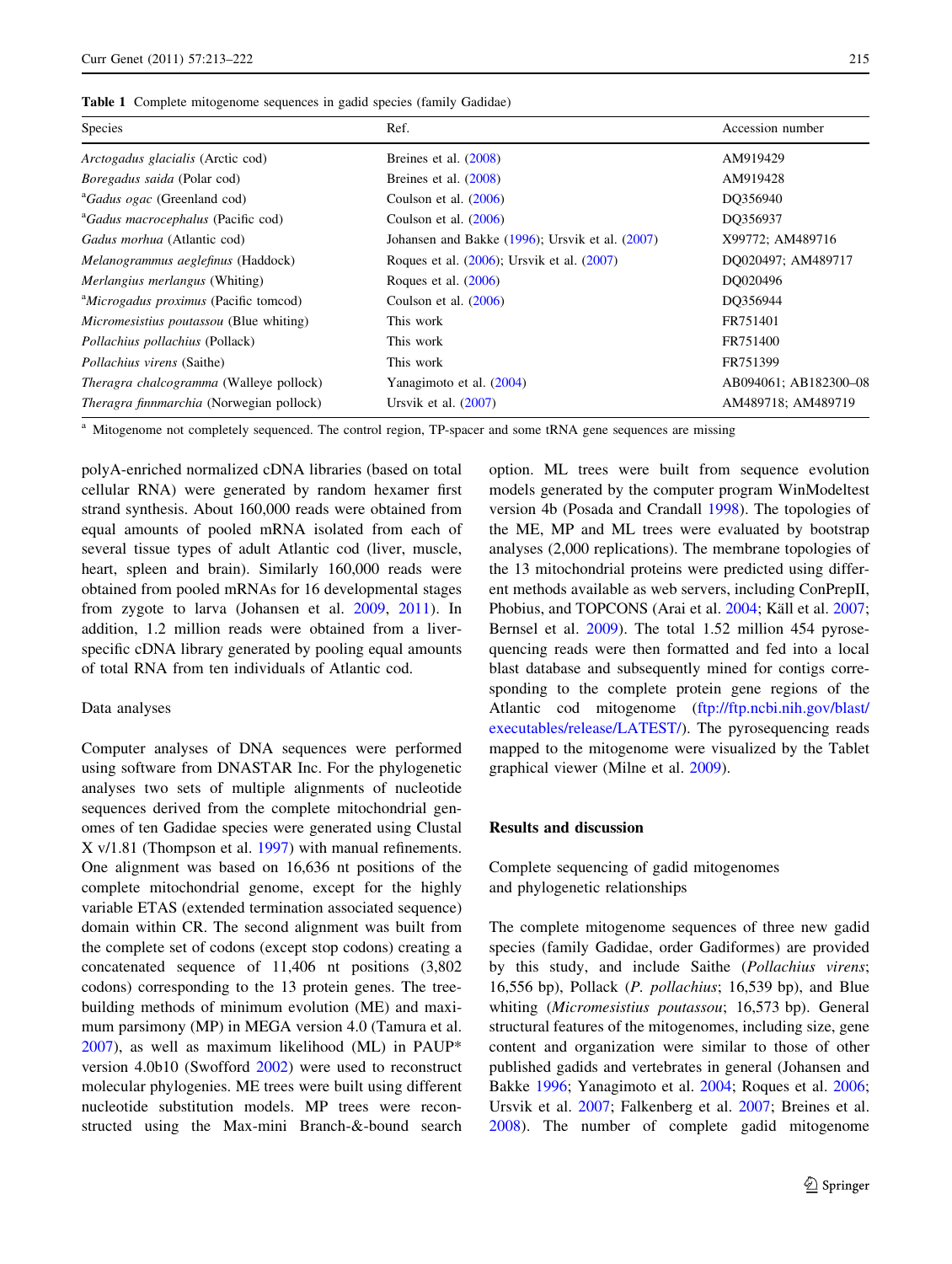<span id="page-3-0"></span>sequences now available is approximately 25, and represents 10 species. Extensive partial sequences have been reported for three more species (Table [1](#page-2-0)) (Coulson et al. [2006\)](#page-8-0). Some gadid mitogenomes contain heteroplasmic tandem repeat (HTR) sequences within the main control region (Atlantic cod), at the light-strand origin of replication (Polar cod Boreogadus saida), or within the spacer region between the  $tRNA^{Thr}$  and  $tRNA^{Pro}$  genes (Arctic cod Arctogadus glacialis) (Figure S1A) (Johansen et al. [1990;](#page-8-0) Árnason and Rand [1992](#page-8-0); Breines et al. [2008](#page-8-0); Pálsson et al. [2008](#page-9-0)), but no mitochondrial HTRs were noted either in the Saithe, Pollock, or Blue whiting. The derived mitochondrial protein sequences (13 membrane protein subunits) from the 10 gadid species were aligned and assessed for amino acid substitutions. Among the 184 variable amino acid positions detected, 20 positions were represented by three or more variant amino acids and the majority of substitutions were only present in Blue whiting (Figure S2). About 50% of the mitochondrial amino acid residues were found to be present in trans-membrane (TM) regions, and substitutions were equally distributed among TM and non-TM regions. The complex IV subunits (COI-III) were found to be approximately 10 times more conserved compared to most other mtDNA-encoded proteins.

To investigate the taxonomic relationship among the gadids we performed high-resolution phylogeny based on mitochondrial concatenated protein-gene (11,406 positions corresponding to 3,802 amino acid positions) and complete mitogenome sequences (16,636 positions) from the ten species. High-resolution phylogenetic analyses resolved all genera with strong statistical support and all trees generated resulted in essentially identical tree topologies. A representative ML tree is presented in Figure S1B, and supports the overall relationships among gadids reported in recent works (Bakke and Johansen [2005](#page-8-0); Coulson et al. [2006;](#page-8-0) Teletchea et al. [2006;](#page-9-0) Breines et al. [2008;](#page-8-0) Roa-Varon and Orti [2009\)](#page-9-0). The phylogenetic analysis strongly supports sister-taxa affiliation among the gadids. The Micromesistius genus appears as the most diverged taxon, and Theragra/Gadus, Arctogadus/Boreogadus, Merlangius/ Melanogrammus, and the two Pollachius species form distinct and more recent clades within the Gadidae tree (Figure S1B).

Mapping of poly $(A)$  sites at the 3<sup>'</sup> end of mt-mRNAs based on RT-PCR sequencing

To map and characterize poly(A) sites in mitochondrial transcripts of gadids, an RT-PCR sequencing approach was applied to Saithe and Atlantic cod. Here, total RNA was subjected to reverse transcription by a poly(A)-specific reverse primer and subsequently amplified by the addition of a gene-specific primer (Fig. 1a). Amplified products

Fig. 1 Mapping of poly(A) sites at the 3' ends of H-strand specific  $\blacktriangleright$ mitochondrial mRNAs in Saithe (P. virens) and Atlantic cod (G. morhua). a Experimental strategy indicated on the linear map of the circular mtDNA (see legends to Figure S1 for abbreviations). Amplified and analyzed regions of mRNAs are indicated as black bars below the map. The mRNA species were amplified by RT-PCR using a  $poly(A)$ -specific reverse primer (RP) and an mRNA-specific forward primer (FP). Amplification gave one single major cDNA fragment for each RNA species as evaluated by agarose gel electrophoresis (below right). Note that all mRNAs, except two, are monocistronic. The A8/A6 mRNA and the ND4L/ND4 mRNA are both bicistronic. b Summary of poly(A) site sequence mapping, including a comparison of corresponding mRNA and mtDNA sequences. Poly(A) tails added post-transcriptionally are indicated, and asterisk refers to stop codons. Note that in several cases the stop codon inferred from the mtDNA sequence does not match the experimental determined stop codons in mRNA. Grey lines above mtDNA sequences indicate neighboring tRNA genes. The antisense sequence of tRNA<sup>Ser (UCN)</sup> is shown as a 3' UTR of the COI mRNA. The sequences shown are from Saithe, but all results except for the ND5 mRNA are identical in Saithe and Atlantic cod

were detected from all the H-strand specific mRNAs, but not the L-strand specific ND6 mRNA. The latter observation is consistent with the lack of a stable poly(A) tail in mammalian mitochondrial ND6 mRNA (Slomovic et al. [2005](#page-9-0); Temperley et al. [2010b\)](#page-9-0). Furthermore, similar to mammals, the gadid fishes generated eight monocistronic transcripts and two bicistronic H-strand specific transcripts corresponding to the A6/A8 and ND4L/ND4. Bicistronic transcripts gave identical poly(A) sites from both genespecific primers (e.g. from A8 and A6, and from ND4L and ND4).

Several interesting findings could be derived from the sequences summarized in Fig. 1b. First, the  $poly(A)$  site in most cases corresponded exactly to the  $5'$  end of the downstream tRNA, consistent with the punctuation model of mammalian mtDNA (Ojala et al. [1981](#page-9-0)). Second, all H-strand specific stop codons (except that of ND1 mRNA) were UAA, where at least six are generated by posttranscriptional polyadenylation. Third, three of the messengers indicated shorter protein products compared to that derived from the corresponding DNA sequence. ND4, COII, and CytB appeared to be 1, 2, and 6 amino acids shorter, respectively. Finally, two of the transcripts (ND5 and COI mRNAs) contained extended 3' UTRs. The 3' UTR of COI was complementary to the complete tRNA<sup>Ser (UCN)</sup>, and corresponded to 76 nt in both the Saithe and Atlantic cod. Heterogeneity in poly(A) sites was detected when comparing the ND5 mRNAs of Saithe and Atlantic cod. While polyadenylation occurs at the UAA stop codon in Atlantic cod, a 16 nt  $3'$  UTR complementary to the ND6 coding region was present in Saithe (Fig. 1b). Heterogeneity at the  $3'$  end of the ND5 mRNA has been reported in human mitochondria (Temperley et al. [2010b](#page-9-0)). Different from that reported in human mitochondria, we did not find any  $3'$ UTR in the COII mRNA of Atlantic cod and Saithe.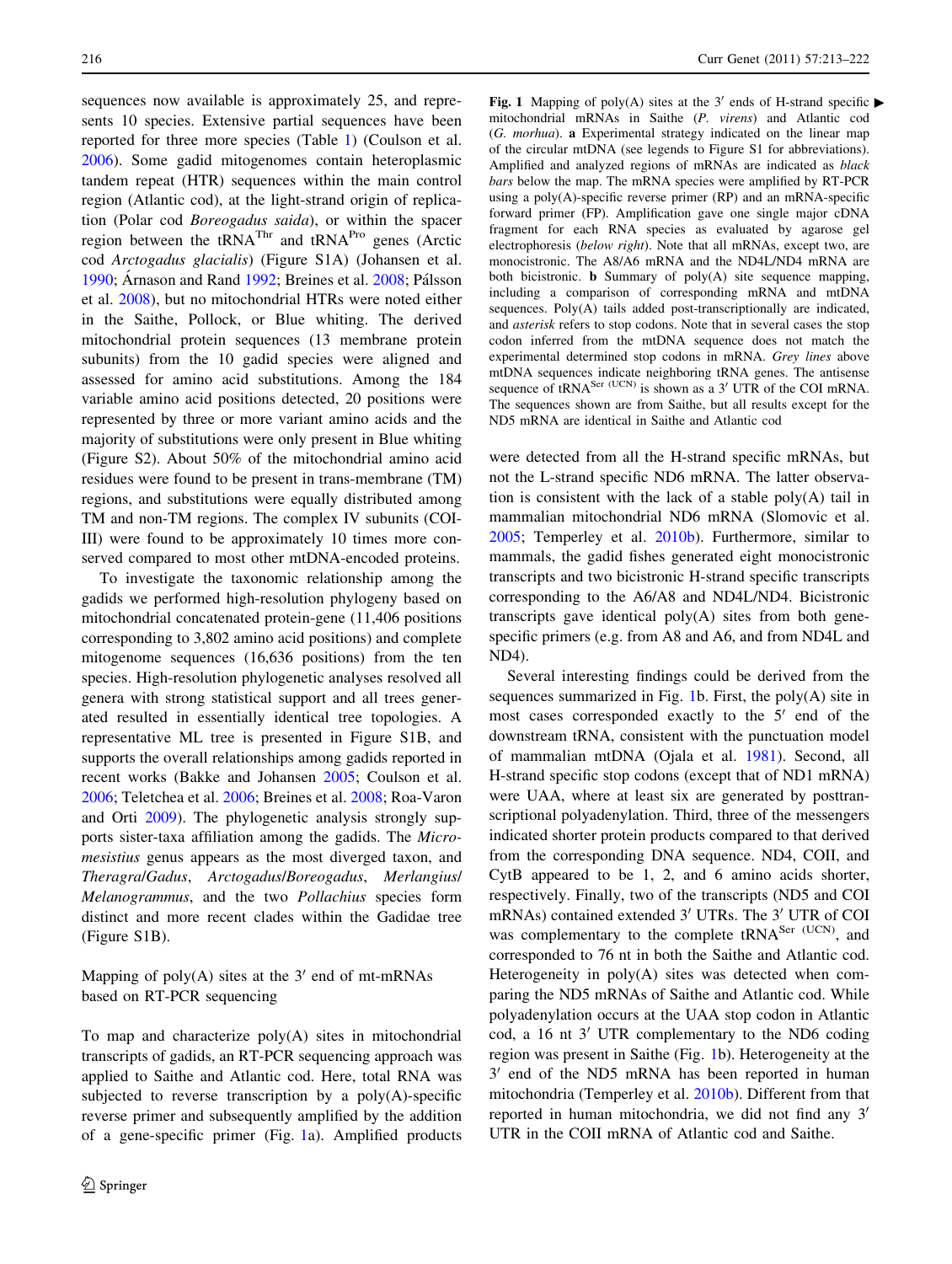

All poly(A) sites mapped exactly at the  $5'$  end of a downstream RNA helical structure (Fig. [2](#page-5-0)a). With the notable exceptions of the A6 and ND5 mRNAs, this helix corresponds to the acceptor stem of a mitochondrial tRNA. The A6 and ND5 genes, however, have no tRNA sequences immediately downstream, but have proteincoding gene regions (COIII and ND6, respectively). Interestingly, the  $A6$  poly $(A)$  site corresponds exactly to the AUG start codon of the COIII messenger at a paired structure similar to that of a tRNA acceptor stem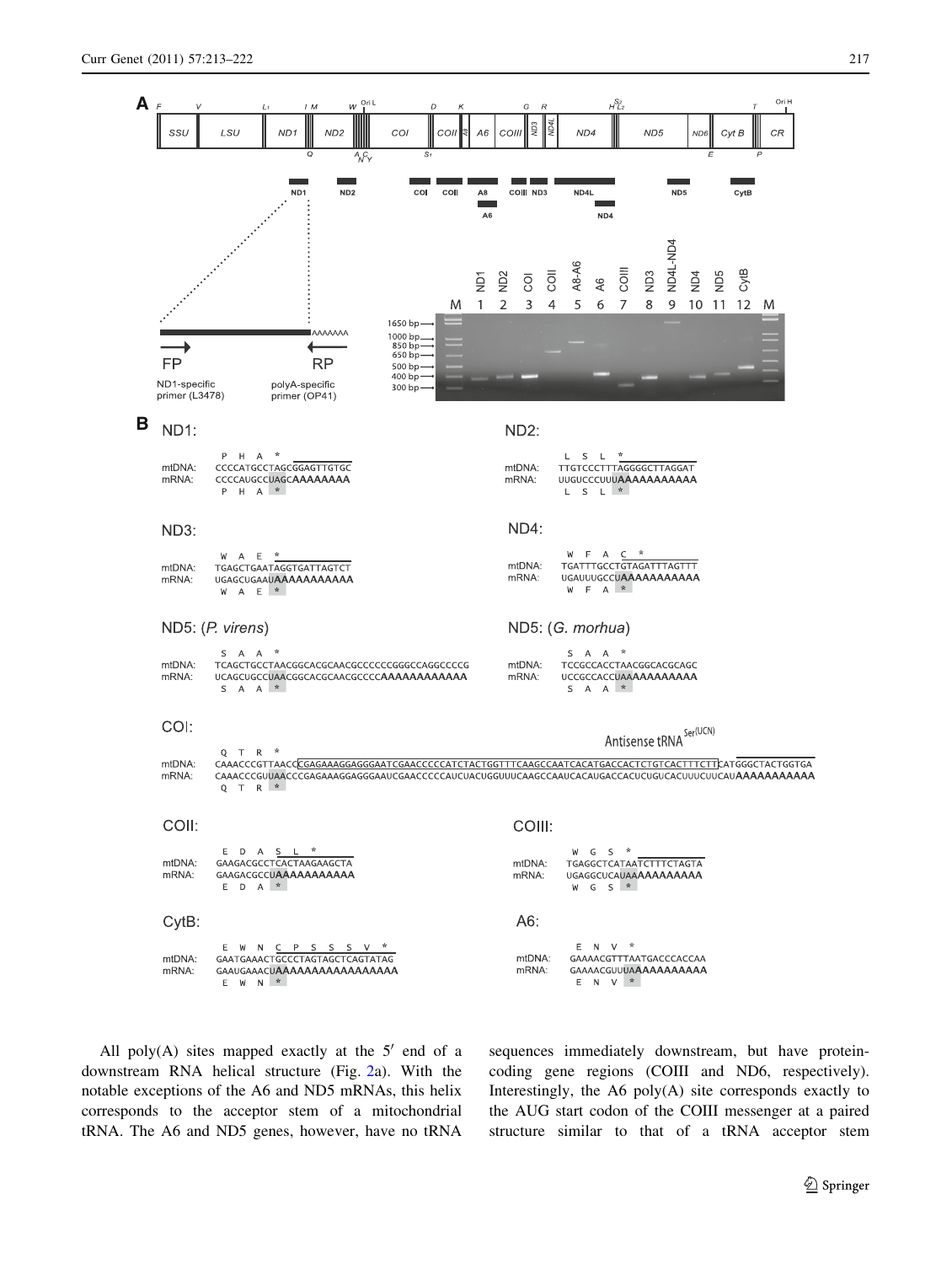<span id="page-5-0"></span>(Fig. 2a). Similarly, the ND5 mRNA poly $(A)$  sites mapped at paired structures located complementary to the ND6 mRNA. The ribosomal RNAs are oligoadenylated at their  $3'$  ends according to downstream tRNA acceptor structures (Fig. 2b) (Bakke and Johansen [2002\)](#page-8-0). In summary we infer that  $poly(A)$  site cleavage of mRNA and  $5'$ end processing of tRNA are due to one single cleavage event. Here, mitochondrial RNaseP is an obvious candidate because of its tRNA acceptor stem specificity and the fact that it leaves a free 3'OH end for poly(A) polymerases priming (Xiao et al. [2002](#page-9-0); Nagaike et al. [2008](#page-8-0); Esakova and Krasilnikov [2010\)](#page-8-0).

Assessment of abundance and  $5'$  ends of mRNAs by 454 pyrosequencing

Deep sequencing was included as an additional strategy for analyzing mitochondrial transcripts. About 1.52 million reads obtained by 454 pyrosequencing representing the Atlantic cod transcriptome were assessed for mitochondrial transcripts. These sequences were generated from temporal and spatial RNA samplings during developmental and adult stages, respectively (see ''[Materials and methods'](#page-1-0)'). A total of 4,698 reads were unambiguously identified as mitochondrial transcripts, and among these 2,328 reads



Fig. 2 Correlation between polyA sites and downstream tRNA-like structures. a Schematic presentation of the  $3'$  end polyA sites in all H-strand specific mRNAs. The polyA sites map exactly  $5'$  of the acceptor stem of tRNAs (ND1, ND2, ND3, ND4, COI, COII, COIII and CytB mRNAs) or a stem structure apparently similar to that of a tRNA (ND5 and A6 mRNAs). The structural features from Saithe are shown, but all results except for the ND5 mRNA are identical in Saithe and Atlantic cod. See legend to Fig. 2 for more details. **b** Oligoadenylation sites at the Atlantic cod  $rRNA$  3' ends follow

similar structural rules as the mRNAs. Note that two different adenylation sites are present at the LSU rRNA  $3'$  end, but only the L-rRNA-2 transcript is processed according to the tRNA acceptor stem structure. The L-rRNA-1 is part of a short primary mitochondrial transcript initiated from the  $H_1$  promoter and terminated within the  $tRNA<sup>Leu</sup>$  gene by the mTERF protein. The 5' ends of mt-SSU and mt-LSU rRNAs were determined by primer extension (PE) analysis and by 454 pyrosequencing of RNA (454)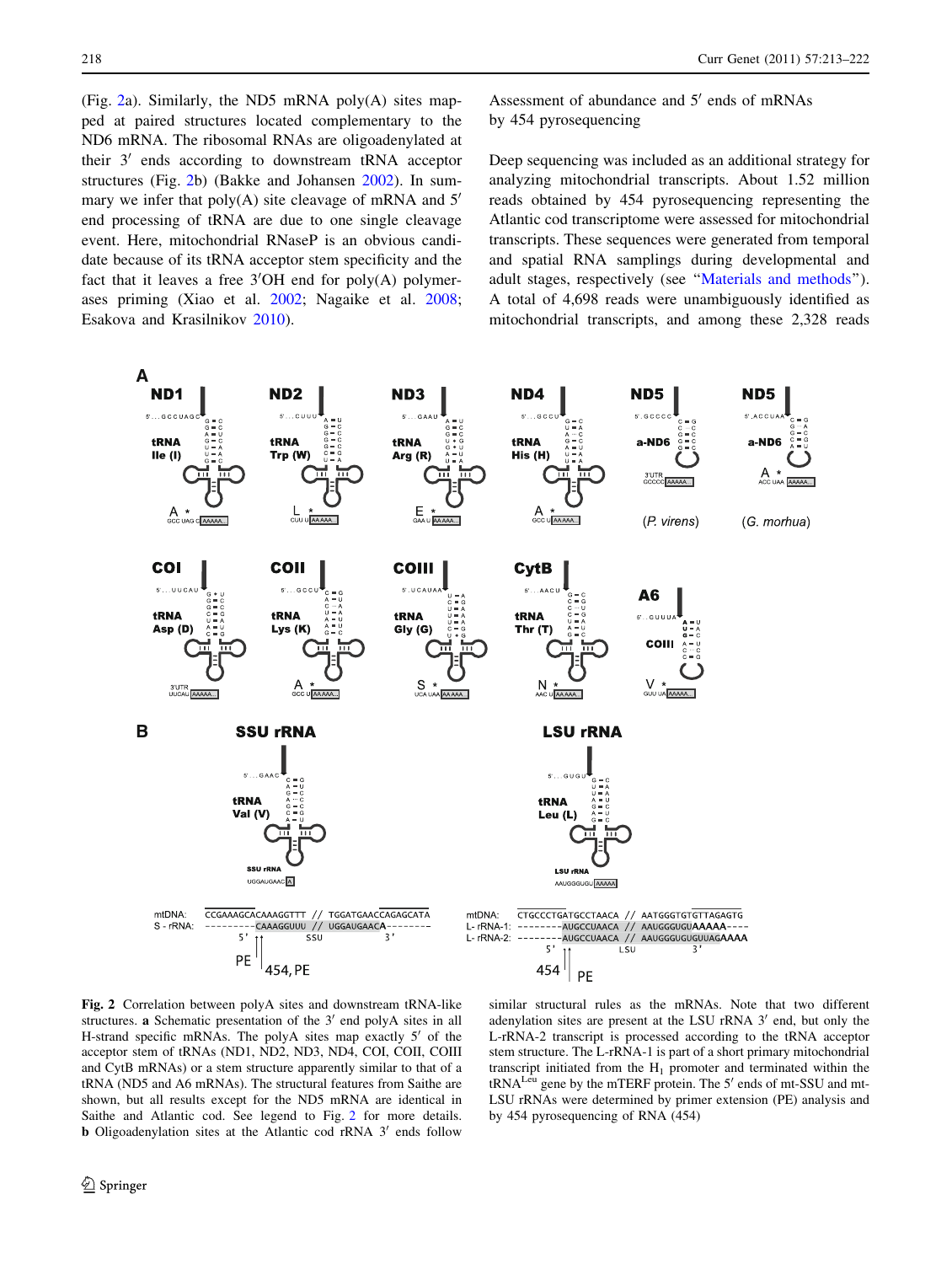<span id="page-6-0"></span>mapped to protein-coding regions (Fig. 3a, b). Here, the L-strand specific ND6 mRNA and all ten H-strand specific mRNAs were represented by multiple reads each. When normalizing the read numbers against actual gene size (reads/kb) we note that most messengers were represented at similar level, but some transcripts (e.g. A8/A6 and ND6) appeared at slightly lower abundance than others (e.g. ND2, ND5 and COI). Interestingly, we observed multiple reads of an L-strand specific non-coding transcript (LncRNA) covering the CSB (conserved sequence box) domain and parts of the CC (central conserved) domain of the CR (see Lee et al. [1995](#page-8-0) for CR domain definition). LncRNA is apparently homologous to the 7S RNA previously detected in human mitochondria (Fig. 3a) (Gaines and Attardi [1984](#page-8-0)). We also observed multiple pyrosequencing reads corresponding to long

A closer inspection of the 2,328 mitochondrial-specific reads identified a number of sequences that correspond to the  $5'$  and  $3'$  ends of the mRNAs. The  $3'$  polyadenylation sites indicated by deep sequencing are in agreement with those of the RT-PCR sequencing approach presented above. The  $5'$  end maps are summarized in Fig. 3c and indicate that most mRNAs  $(7$  of 11) contain short  $5'$  UTRs of one or two nucleotides upstream of the AUG start codon. This feature is different from that of human mitochondria where 8 of 11 mRNAs lack  $5'$  UTR nucleotides (Temperley et al.  $2010b$ ). Only the 5' ends of ND5 and ND6 mRNAs are identical in cod and human, and start exactly at the AUG initiation codon. An interesting example was noted at the COII mRNA  $5'$  end. Here, the major end contained a



Fig. 3 Mining mitochondrial mRNA transcripts from 454 pyrosequencing libraries in Atlantic cod. Libraries were based on the poly(A) fraction of total cellular RNA isolated from adult tissues and various development stages. a Mapping of 454 reads from proteincoding regions, rRNA coding regions, and CR to the mitogenome. Coverage per nucleotide position is presented by the histograms above the mitogenome organization map. Arrows below the organization map pointing right and left represent the mature H-strand specific and L-strand specific transcripts, respectively. The LncRNA

in CR corresponds to the human 7S RNA. b The 454 read numbers of each mRNA are normalized according to size of gene coding regions (454 reads/kb). The estimated normalized read numbers vary between approximately 100 and 300 reads/kb (schematically presented below). c Mapping the  $5'$  ends of mitochondrial mRNAs by pyrosequencing. The  $5'$  ends corresponding to the majority of reads for each gene are shown. Note that some transcripts of the COII mRNA include upstream sequence corresponding to a GAAA tetraloop hairpin (boxed)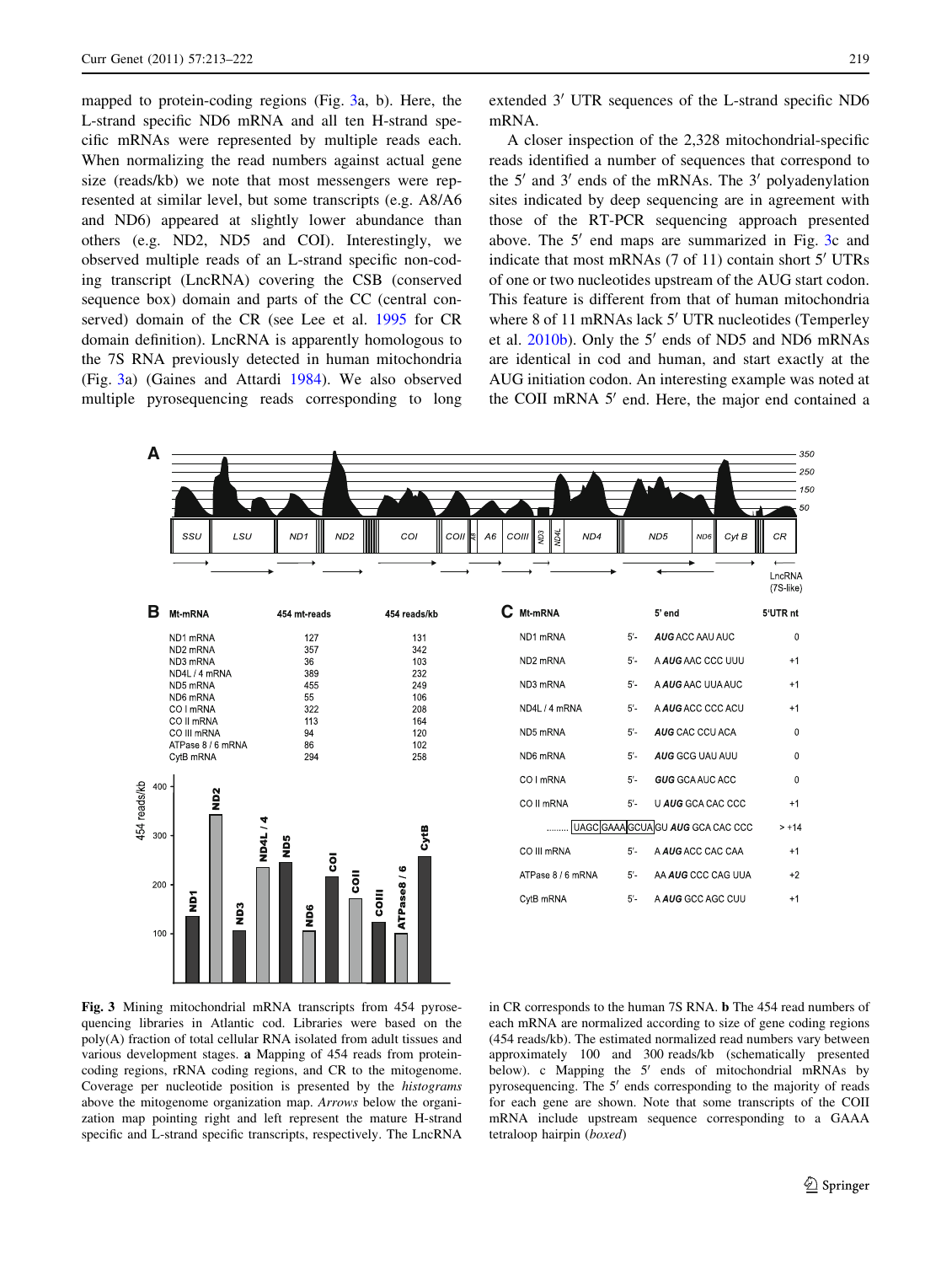one nucleotide 5<sup>'</sup> UTR not present in human mitochondria, as well as minor  $5'$  ends of at least 14 nt that include upstream sequences covering a highly conserved noncoding spacer between the tRNA<sup>Asp</sup> and COII gene regions. This spacer corresponds to a hairpin structure present in all vertebrates, and in all codfish species investigated the hairpin is capped by a GAAA tetraloop (Fig. [3c](#page-6-0)). Tetraloops of the GNRA family (N is any base, R is a purine) have unique RNA structural organization and frequently participates in long-range tertiary RNA:RNA interactions (Abramovitz and Pyle [1997](#page-8-0)).

Pyrosequencing identified 46 and 120 reads corresponding to the 5' ends of mtSSU rRNA and mtLSU rRNA, respectively. Based on primer extension (PE) experiments we reported previously two adjacent  $5'$  ends of mtSSU  $rRNA$  and one single  $5'$  end of mtLSU rRNA (Bakke and Johansen [2002\)](#page-8-0). Analysis of the 454 reads revealed a single  $5'$  end in mtSSU rRNA (46/46 reads) corresponding to one of the PE sites. Similarly, 119 of the 120 mtLSU rRNA reads mapped one position downstream that of the PE site (Fig. [2](#page-5-0)b).

## Concluding remarks

The mitochondrial gene content and organization is shared by most vertebrates from fishes to mammals, and here we report that the mitochondrial mRNA processing patterns in codfishes are in overall agreement with that of humans. However, some unique characteristics are noted at the  $5<sup>′</sup>$ and  $3'$  ends of fish mitochondrial mRNA transcripts. We identified three mRNA  $3'$  UTRs of significant size in codfish with antisense potential to other coding sequences in the mitogenome (Fig. 4). The COI  $3'$  UTR corresponds to the full complementary sequence of  $tRNA<sup>Ser (UCN)</sup>$ . This feature was unambiguously detected in both Saithe and Atlantic cod, and is similar to the  $3'$  UTR previously characterized as the single form of COI mRNA in human mitochondria (Slomovic et al. [2005](#page-9-0)). This molecular feature appears highly conserved, and is probably present in all vertebrate mitochondria. No function has yet been assigned to the COI  $3'$  UTR, but one possibility is in regulation of processing events due to antisense stabilization between H-strand and L-strand gene transcripts. Interestingly, a mutation associated with hearing loss in humans has been identified in the  $tRNA<sup>Ser (UCN)</sup>$  precursor that significantly affects RNA processing and stability of this particular tRNA as well as a marked reduction of the ND6 mRNA level (Guan et al. [1998\)](#page-8-0).

The last two examples of  $3'$  UTRs include both the ND5 mRNA and the ND6 mRNA. The  $3'$  end in ND6 of mammals is several hundred nucleotides and complementary to the coding part of ND5 mRNA (Tullo et al. [1994](#page-9-0)).



Fig. 4 Schematic presentations of antisense regions between the H-strands and L-strand specific mature RNAs. The COI mRNA contains a  $76$  nt  $3'$  UTR complementary to the L-strand specific  $tRNA<sub>SET</sub>(UCN)$ . The 3<sup>'</sup> UTR of ND6 mRNA is heterogenic in size among mammals and is complementary to hundreds of nucleotides of the H-strand specific ND5 mRNA. ND6 mRNA contains no conserved poly(A) site

Our pyrosequencing experiment in Atlantic cod reveals a similar feature at the ND5 mRNA  $3'$  end. We noted a short  $3'$  UTR of ND5 mRNA complementary to the coding part of ND6 mRNA in Saithe (Figs. [1b](#page-3-0), 4), resulting in a potential base pairing between the H-strand specific ND5 mRNA and the L-strand specific ND6 mRNA. Studies in mammalian mitochondria have revealed deviant features of the ND5 and ND6 mRNAs compared to the other mitochondrial mRNAs. The ND5 gene expression is the only mitochondrial protein-coding gene that is tightly regulated, and the rate of ND5 synthesis appears to control the overall rate of respiration (Bai et al. [2000](#page-8-0); Chomyn [2001\)](#page-8-0). Interestingly, this regulation appears due to differential ND5 mRNA stabilization, and mRNA levels have been reported to be upregulated by nutrients or cholera pathogenesis, and downregulated during hypoxia (Everts and Berdanier [2002](#page-8-0); Piruat and Lopez-Barneo [2005;](#page-9-0) Sarkar et al. [2005](#page-9-0)). The ND6 mRNA is the only protein-coding mRNA generated from the L-strand specific primary transcript. This messenger has a very long  $3'$  UTR (ca 600 nt in rat mitochondria and probably of similar size in Atlantic cod), performs stop codon frameshifting, and contains no defined  $3'$  end with regular poly(A) tail (Tullo et al. [1994](#page-9-0); Nagaike et al. [2008;](#page-8-0) Temperley et al. [2010a](#page-9-0), [b\)](#page-9-0). Furthermore, the ND6 mRNA is closely associated with the mitochondrial DNA, a feature different from the H-strand specific mRNAs (Ozawa et al. [2007](#page-9-0)). The fact that both the ND5 and ND6 mRNAs have unusual short poly(A) tails compared to other mitochondrial mRNAs (Temperley et al. [2010b](#page-9-0)) suggests a role in antisense stabilization of the messengers. Our study corroborates findings in mammals that antisense RNA transcripts appear to be involved in mitochondrial function (Sbisa et al. [1992](#page-9-0); Tullo et al. [1994](#page-9-0); Sbisa et al. [1997](#page-9-0); Slomovic et al. [2005;](#page-9-0) Lung et al. [2006](#page-8-0)).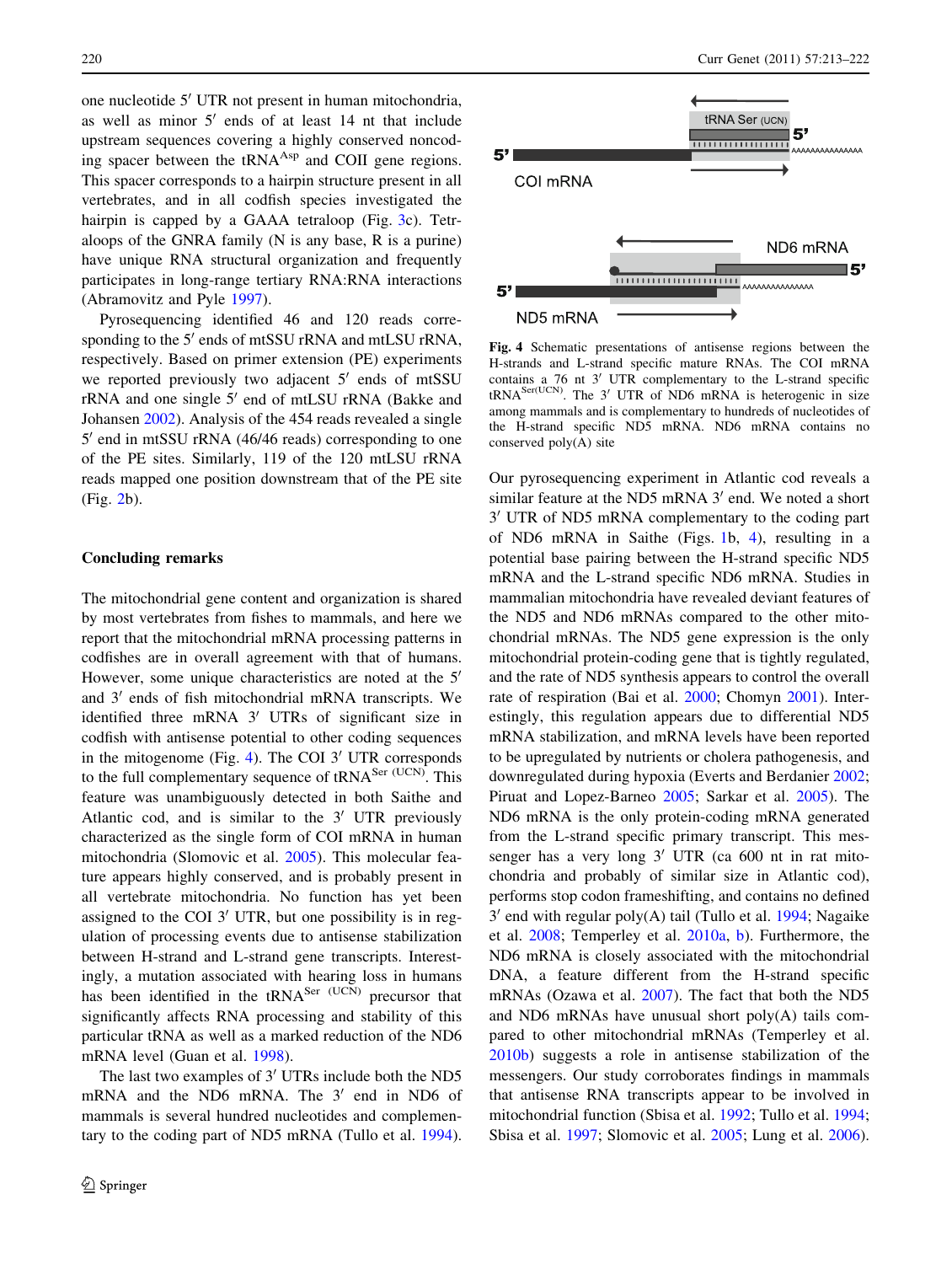<span id="page-8-0"></span>Acknowledgments We thank Anita Ursvik, Tomasz Furmanek, Åse Emblem, and Jarle T. Nordeide for discussions, and Eurofins MWG Operon for pyrosequencing services. This work was supported by grants from the MABIT (Marine Biotechnology in Northern Norway) program, the Norwegian Research Council by the GenoFish Consortium, the University of Nordland, and the University of Tromsø.

Open Access This article is distributed under the terms of the Creative Commons Attribution Noncommercial License which permits any noncommercial use, distribution, and reproduction in any medium, provided the original author(s) and source are credited.

#### References

- Abramovitz DL, Pyle AM (1997) Remarkable morphological variability of a common RNA folding motif: the GNRA tetraloopreceptor interaction. J Mol Biol 266:493–506
- Arai M, Mitsuke H, Ikeda M, Xia J-X, Kikuchi T, Satake M, Shimizu T (2004) ConPred II: a consensus prediction method for obtaining transmembrane topology models with high reliability. Nucleic Acids Res 32:W390–W393
- Árnason E, Rand DM (1992) Heteroplasmy of short tandem repeats in mitochondrial DNA of Atlantic cod, Gadus morhua. Genetics 132:211–220
- Bai Y, Shakeley RM, Attardi G (2000) Tight control of respiration by NADH dehydrogenase ND5 subunit gene expression in mouse mitochondria. Mol Cell Biol 20:805–815
- Bakke I, Johansen S (2002) Characterization of mitochondrial ribosomal RNA genes in gadiformes: sequence variations, secondary structural features, and phylogenetic implications. Mol Phylogenet Evol 25:87–100
- Bakke I, Johansen SD (2005) Molecular phylogenetics of gadidae and related gadiformes based on mitochondrial DNA sequences. Mar Biotechnol 7:61–69
- Bernsel A, Viklund H, Hennerdal A, Elofsson A (2009) TOPCONS: consensus prediction of membrane protein topology. Nucleic Acids Res 37:W465–W468
- Borowski LS, Szczesny RJ, Brzezniak LK, Stepien PP (2010) RNA turnover in human mitochondria: more questions than answers? Biochim Biophys Acta 1797:1066–1070
- Breines R, Ursvik A, Nymark M, Johansen SD, Coucheron DH (2008) Complete mitochondrial genome sequences of the Arctic Ocean codfishes Arctogadus glacialis and Boreogadus saida reveal oriL and tRNA gene duplications. Polar Biol 31:1245–1252
- Chomyn A (2001) Mitochondrial genetic control of assembly and function of complex I in mammalian cells. J Bioenerg Biomembr 33:251–257
- Coulson MW, Marshall HD, Pepin P, Carr SM (2006) Mitochondrial genomics of gadine fishes: implications for taxonomy and biogeographic origins from whole-genome data sets. Genome 49:1115–1130
- Dubin DT, Montoya J, Timko KD, Attardi G (1982) Sequence analysis and precise mapping of the  $3'$  ends of HeLa cell mitochondrial ribosomal RNAs. J Mol Biol 157:1–19
- Esakova O, Krasilnikov AS (2010) Of proteins and RNA: the RNase P/MRP family. RNA 16:1725–1747
- Everts HB, Berdanier CD (2002) Regulation of mitochondrial gene expression by retinoids. IUBMB Life 54:45–49
- Falkenberg M, Larsson NG, Gustafsson CM (2007) DNA replication and transcription in mammalian mitochondria. Annu Rev Biochem 76:679–699
- Fernandez-Silva P, Enriques JA, Montoya J (2003) Replication and transcription of mammalian mitochondrial DNA. Exp Physiol 88.1:41–56
- Gaines G, Attardi G (1984) Highly efficient RNA-synthesizing system that uses isolated human mitochondria: new initiation events and in vivo-like processing patterns. Mol Cell Biol 4:1605–1617
- Guan MX, Enriquez JA, Fischel-Ghodsian N, Puranam RS, Lin CP, Maw MA, Attardi G (1998) The deafness-associated mitochondrial DNA mutation at position 7445, which affects tRNA<sup>Ser(-</sup> UCN) precursor processing, has long-range effects on NADH dehydrogenase subunit ND6 gene expression. Mol Cell Biol 18:5868–5879
- Hyvarinen AK, Pohjoismaki JL, Reyes A, Wanrooij S, Yasukawa T, Karhunen PJ, Spelbrink JN, Holt IJ, Jacobs HT (2007) The mitochondrial transcription termination factor mTERF modulates replication pausing in human mitochondrial DNA. Nucleic Acids Res 35:6458–6474
- Inoue JG, Miya M, Tsukamoto K, Nishida M (2003) Basal actinopterygian relationships: a mitogenomic perspective on the phylogeny of the ''ancient fish''. Mol Phylogenet Evol 26:110–120
- Johansen S, Bakke I (1996) The complete mitochondrial DNA sequence of Atlantic cod (Gadus morhua): relevance to taxonomic studies among codfishes. Mol Mar Biol Biotechnol 5:203–214
- Johansen S, Guddal PH, Johansen T (1990) Organization of the mitochondrial genome of Atlantic cod, Gadus morhua. Nucleic Acids Res 18:411–419
- Johansen SD, Coucheron DH, Andreassen M, Karlsen BO, Furmanek T, Jørgensen TE, Emblem Å, Breines R, Nordeide JT, Moum T, Nederbragt AJ, Stenseth NC, Jakobsen KS (2009) Large-scale sequence analyses of Atlantic cod. N Biotechnol 25:263–271
- Johansen SD, Karlsen BO, Furmanek T, Andreassen M, Jørgensen TE, Bizuayehu TT, Breines R, Emblem A, Kettunen P, Luukko K, Edvardsen RB, Nordeide JT, Coucheron DH, Moum T (2011) RNA deep sequencing of the Atlantic cod transcriptome. Comp Biochem Physiol Part D 6:18–22
- Käll L, Krogh A, Sonnhammer ELL (2007) Advantages of combined transmembrane topology—the Phobius web server. Nucleic Acids Res 35:W429–W432
- Lee WJ, Conroy J, Howell WH, Kocher TD (1995) Structure and evolution of teleost mitochondrial control regions. J Mol Evol 41:54–66
- Lung B, Zemann A, Madej MJ, Schuelke M, Techritz S, Ruf S, Bock R, Huttenhofer A (2006) Identification of small non-coding RNAs from mitochondria and chloroplasts. Nucleic Acids Res 34:3842–3852
- Milne I, Bayer M, Cardle L, Shaw P, Stephen G, Wright F, Marshall D (2009) Tablet–next generation sequence assembly visualization. Bioinformatics 26:401–402
- Montoya J, Christianson T, Levens D, Rabinowitz M, Attardi G (1982) Identification of initiation sites for heavy-strand and light-strand transcription in human mitochondrial DNA. Proc Natl Acad Sci USA 79:715–7199
- Montoya J, Gaines GL, Attardi G (1983) The pattern of transcription of the human mitochondrial rRNA genes reveals two overlapping transcription units. Cell 34:151–159
- Nagaike T, Suzuki T, Katoh T, Ueda T (2005) Human mitochondrial mRNAs are stabilized with polyadenylation regulated by mitochondria-specific poly(A) polymerase and polynucleotide phosphorylase. J Biol Chem 280:19721–19727
- Nagaike T, Suzuki T, Ueda T (2008) Polyadenylation in mammalian mitochondria: insight from recent studies. Biochem Biophys Acta 1779:266–269